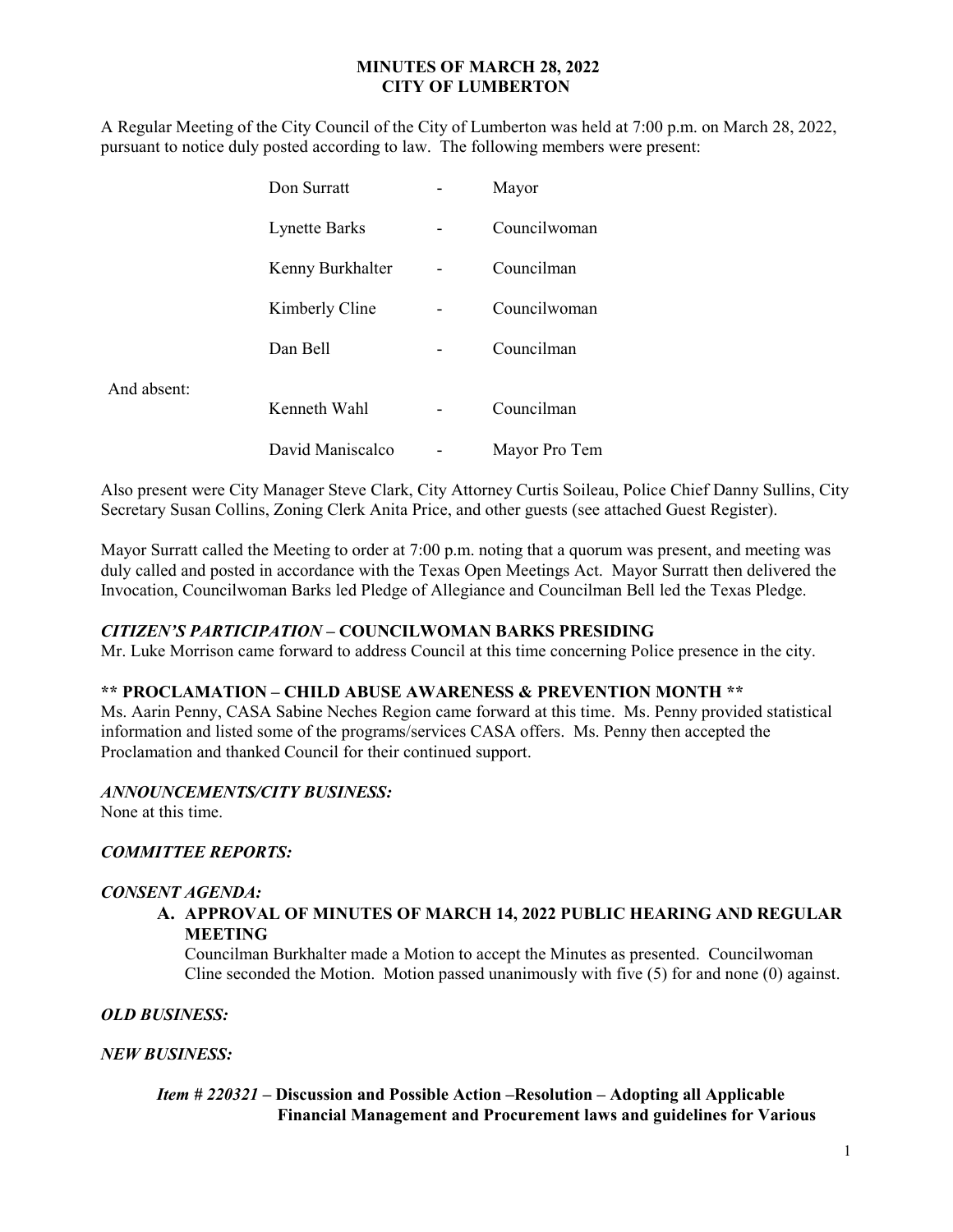#### State/Federal grant funds

 City Manager, Steve Clark advised that the City Procurement Policy should be updated to include applicable guidelines for State/Federal grant funds. Councilman Bell made a Motion to accept the Resolution (with attachment) as presented. Councilwoman Cline seconded the Motion. Motion passed unanimously with five (5) for and none (0) against.

## Item # 220322 – Discuss and Possible Action – Appoint Alternate City Engineer

City Manager, Steve Clark stated that the City sought Request for Qualifications (RFQ) for an Alternate City Engineer to be used on an "as-need" basis. Qualifications were reviewed and Mr. Clark recommends Arceneaux, Wilson & Cole. Councilman Bell made a Motion to accept the City Manager recommendation and appoint the Engineering Firm of Arceneaux, Wilson & Cole as the Alternate City Engineer. Councilman Burkhalter seconded the Motion. Motion passed unanimously with five (5) for and none (0) against.

# Item # 220323 – Discussion and Possible Action – First Reading – Ordinance 22-1266 Amending Chapter 48 (Traffic and Vehicles) Adopting Article IV – Extension of Traffic Regulation to Private Subdivisions; Providing for the Extension of State and Local Traffic Laws to Private Roads Located within The Woods Subdivision; Providing for Offenses and Penalties

City Attorney, Curtis Soileau explained that this Ordinance will allow traffic and enforcement in areas during the construction phase and prior to the City's acceptance of the streets in private subdivisions. Councilman Bell made a Motion to approve the First Reading of Ordinance 22-1266 – Extending State and Local Traffic Laws in The Woods subdivision as presented. Councilwoman Cline seconded the Motion. Motion passed unanimously with five (5) for and none (0) against.

# Item # 220324 – Discussion and Possible Action – First Reading – Ordinance 22-1267 Amending Chapter 48 (Traffic and Vehicles) Adopting Article IV – Extension of Traffic Regulation to Private Subdivisions; Providing for the Extension of State and Local Traffic Laws to Private Roads Located within the Woosley Palms Subdivision; Providing for Offenses and Penalties

Councilwoman Cline made a Motion to accept the First Reading of Ordinance 22-1267 – Extending State and Local Traffic Laws in the Woosley Palms subdivision as presented. Councilman Burkhalter seconded the Motion. Motion passed unanimously with five (5) for and none (0) against.

## MONTHLY REPORTS:

Monthly Financial Reports were reviewed and discussed at this time.

## MAYOR'S REPORT:

 \*\* This item was moved to the beginning of the meeting. \*\* Proclamation – Child Abuse Prevention Month

## CITY MANAGER'S REPORT:

City Manager, Steve Clark reported that the Skate Park has opened and the last of the water lines are being laid for the Splash Pad.

Mr. Clark also advised Council that he is considering turning off the water to the Dog Park's automatic waterer as there is constant vandalism to the extent of removing the valve to allow children to play in the spraying water. Council agreed with turning off the water and the individuals would be responsible for providing the water for their dogs.

## POLICE CHIEF'S REPORT:

None at this time.